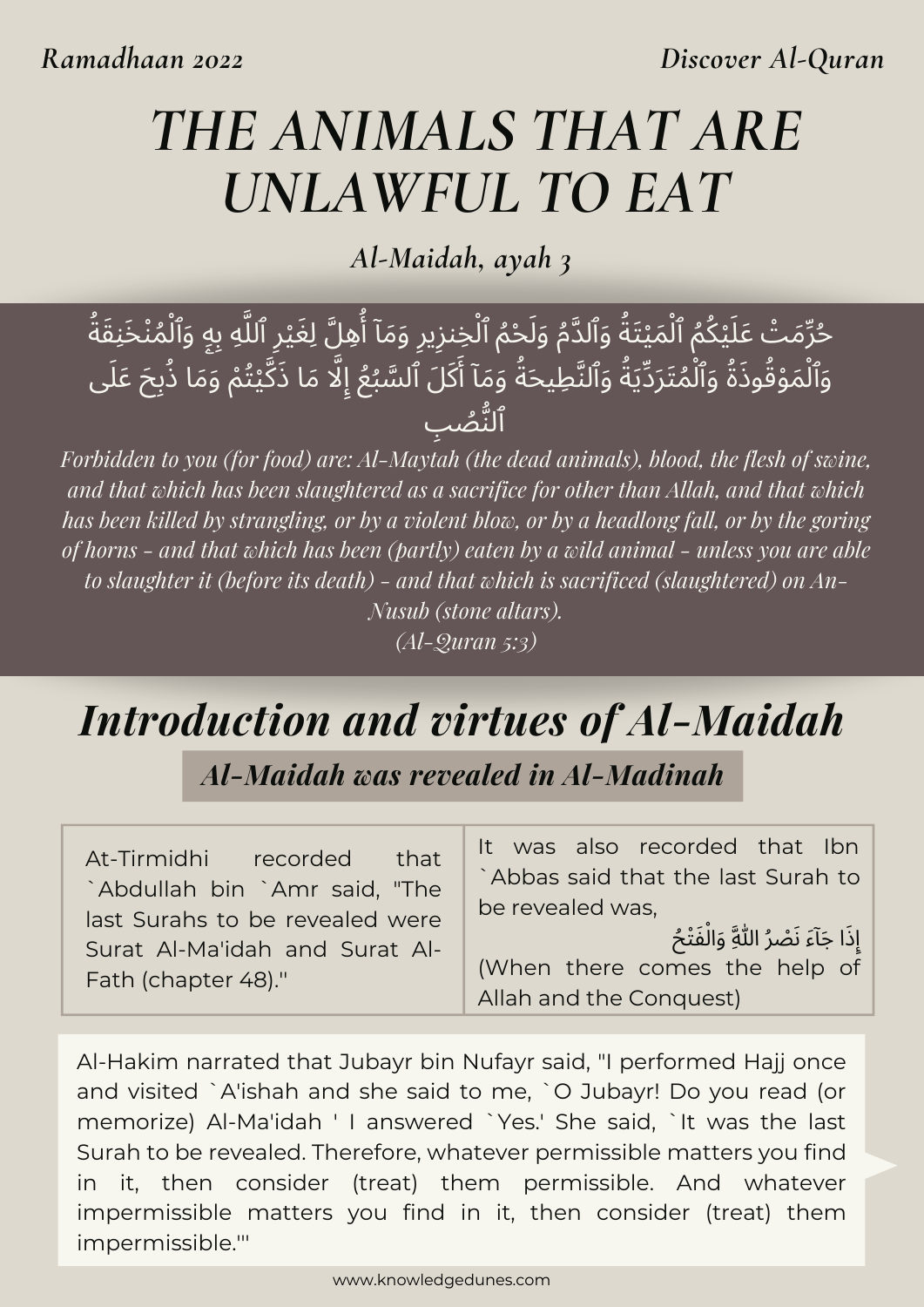# **TAFSIR OF THE AYAH**

#### *Allah informs His servants that He forbids consuming the mentioned types of foods:*

*The Maytah (* **ُة َمْيَت ْل ٱ***(: the animal that dies before being properly slaughtered or hunted.*

**Allah forbids this type of food due to the harm it causes, because of the blood that becomes clogged in the veins of the dead animal. Therefore, the Maytah is harmful, religiously and physically, and this is why Allah has prohibited it. The two exceptions to this ruling are the fish and the locusts.**

**Fish is allowed, even when dead, by slaughtering or otherwise.**

**Abu Hurayrah said that the Messenger of Allah (صلى الله عليه وسلم (was asked about seawater. He said, 'Its water is pure and its dead are permissible.'**

**(Malik, Abu Dawud, At-Tirmidhi, An-Nasa'i, Ibn Majah, Ibn Khuzaymah and Ibn Hibban)**

### *The Blood (***مَدَّوالَ***(: The flowing blood*

**According to Ibn `Abbas and Sa`id bin Jubayr, مَدَّال refers to flowing blood and it is similar to Allah's other statement,**

#### **َدًما َّمْسُفوًحا**

#### **(Blood poured forth)**

**Ibn Abi Hatim recorded that Ibn `Abbas was asked about the spleen and he said, "Eat it.'' They said, "It is blood.'' He said, "You are only prohibited blood that was poured forth.''**

**Abu `Abdullah, Muhammad bin Idris Ash-Shafi`i recorded that Ibn `Umar said that the Messenger of Allah (صلى الله عليه وسلم (said, "We were allowed two dead animals and two (kinds of) blood. As for the two dead animals, they are fish and locust. As for the two bloods, they are liver and spleen."**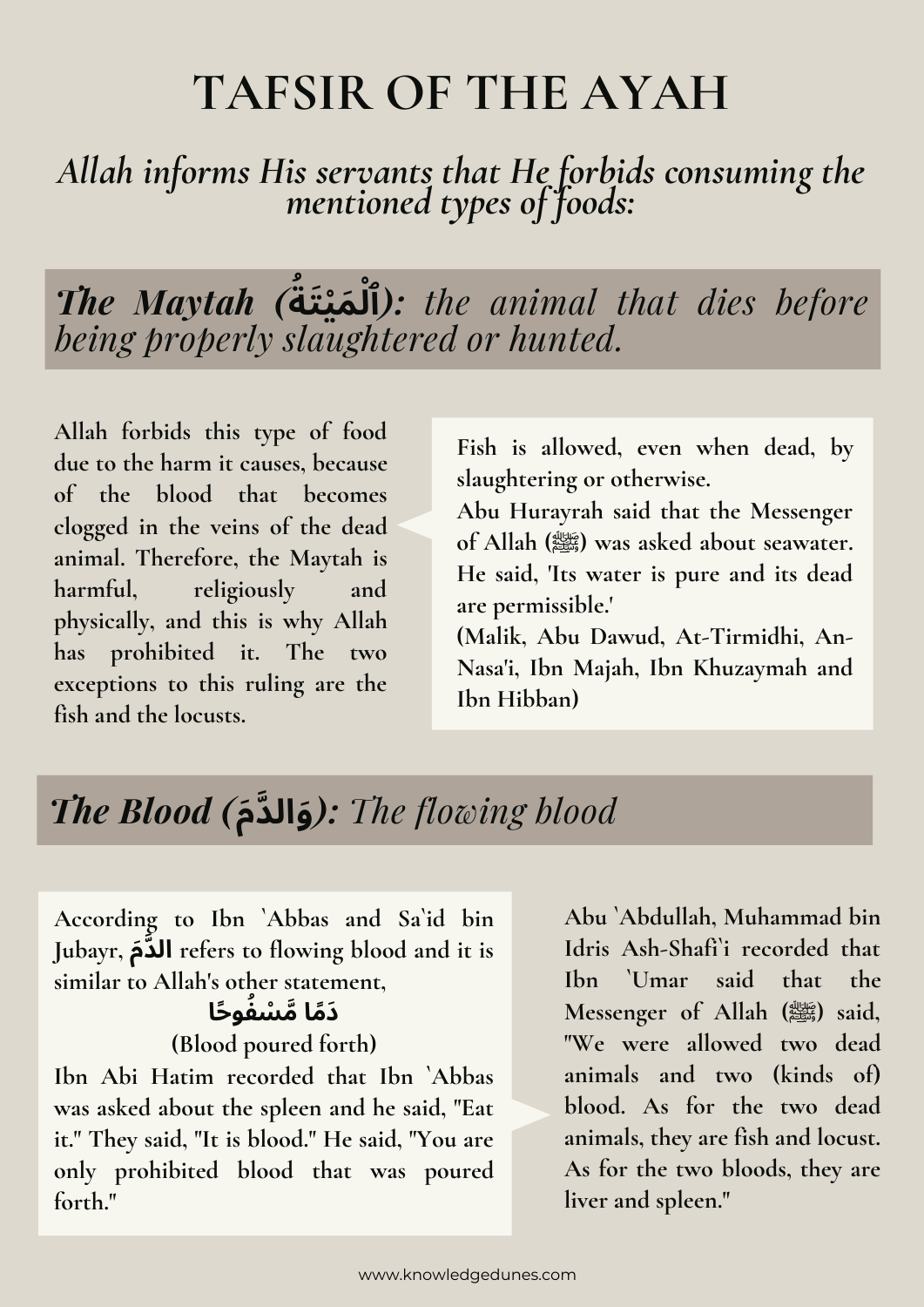#### *The flesh of swine (***رِزيِخنِ ْل** *wild and domesticated :)***َوَلْحَم ا** *swine*

**It refers to the whole animal, including its fat, for this is what the Arabs mean by Lahm or `flesh'. Muslim recorded that Buraydah bin Al-Husayb Al-Aslami said that the Messenger of Allah (صلى الله عليه وسلم (said, "He who plays Nardshir (a game with dice that involves gambling) is just like the one who puts his hand in the flesh and blood of swine." If this is the case with merely touching the flesh and blood of swine, so what about eating and feeding on it.**

**It is recorded in the Two Sahihs that the Messenger of Allah (صلى الله عليه وسلم( said, "Allah made the trade of alcohol, dead animals, pigs and idols illegal." The people asked, "O Allah's Messenger (صلى الله عليه وسلم !(What about the fat of dead animals, for it was used for greasing the boats and the hides; and people use it for lanterns'' He said, "No, it is illegal."**

#### *And that which has been slaughtered as a sacrifice for other than Allah (***هِبِ ِهَّل ِلَغْيِر ِهَّللا ُأ** *(***َوَمآ**

**The animals on which a name other than Allah was mentioned upon slaughtering, is impermissible, because Allah made it necessary to mention His Glorious Name upon slaughtering the animals, which He created. Whoever does not do so, mentioning other than Allah's Name, such as the name of an idol, a false deity or a monument, when slaughtering, he makes this meat unlawful, according to the consensus.**

## *And that which has been killed by strangling (* **ُة ُمْنَخِنَق ْل** *(***َوا**

**Whether the animal has been killed by strangling intentionally or by mistake, such as when an animal moves while restrained and dies by strangulation because of its struggling, this animal is also unlawful to eat.**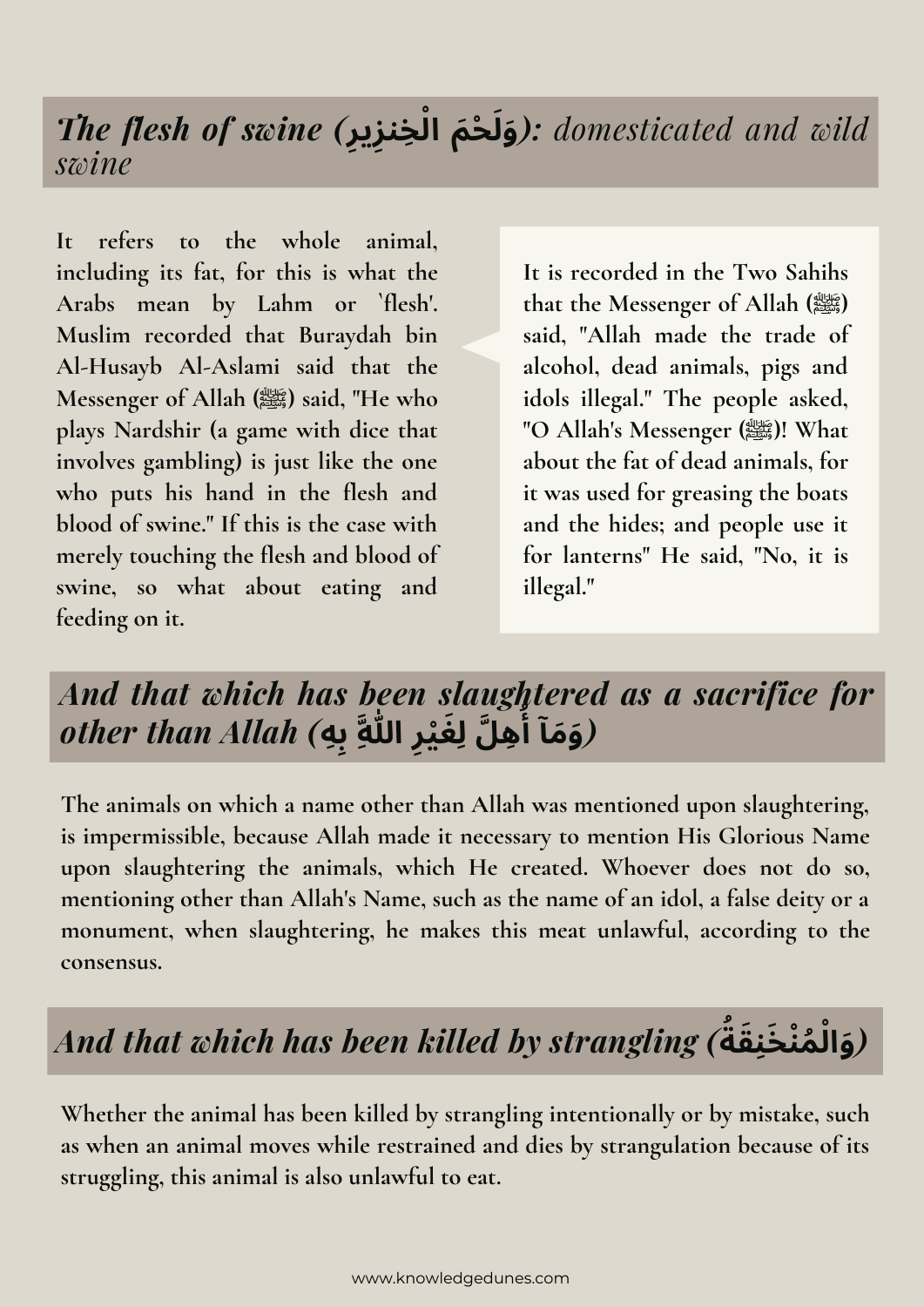# *Or by a violent blow (* **و َذ ُة ُق َمْو ْل** *(***َوا**

**This refers to the animal that is hit with a heavy object until it dies. Ibn `Abbas and several others said it is the animal that is hit with a staff until it dies. Qatadah said, "The people of Jahiliyyah used to strike the animal with sticks and when it died, they would eat it.''**

**It is recorded in the Sahih that `Adi bin Hatim said, "I asked, `O Allah's Messenger** (ﷺ)! I use the Mi'rad for hunting and catch game with it.' He (ﷺ) I use the Mi'rad for hunting and catch game with it.' He game is hit by its sharp edge, eat it. But, if it is hit by its broad side, do not eat it, **for it has been beaten to death."**

**Therefore, the Prophet (صلى الله عليه وسلم (made a distinction between killing the animal with the sharp edge of an arrow or a hunting stick, and rendered it lawful, and what is killed by the broad side of an object, and rendered it unlawful because it was beaten to death.**

## *Or by a headlong fall (* **ُة ُمَتَرِّدَي ْل** *(***َوٱ**

**As for the animal that falls headlong from a high place and dies as a result, it is also prohibited.**

# *Or by the goring of horns (* **ُة** *(***َوٱلَّنِطيَح**

**As for the animal that dies by being gorged by another animal, it is also prohibited, even if the horn opens a flesh wound and it bleeds to death from its neck.**

### *And that which has been (partly) eaten by a wild animal* **َكَل الَّسُبُع***)* **َأ** *(***َوَمآ**

**This refers to the animal that was attacked by a lion, leopard, tiger, wolf or dog, then the wild beast eats a part of it and it dies because of that. This type is also prohibited, even if the animal bled to death from its neck.**